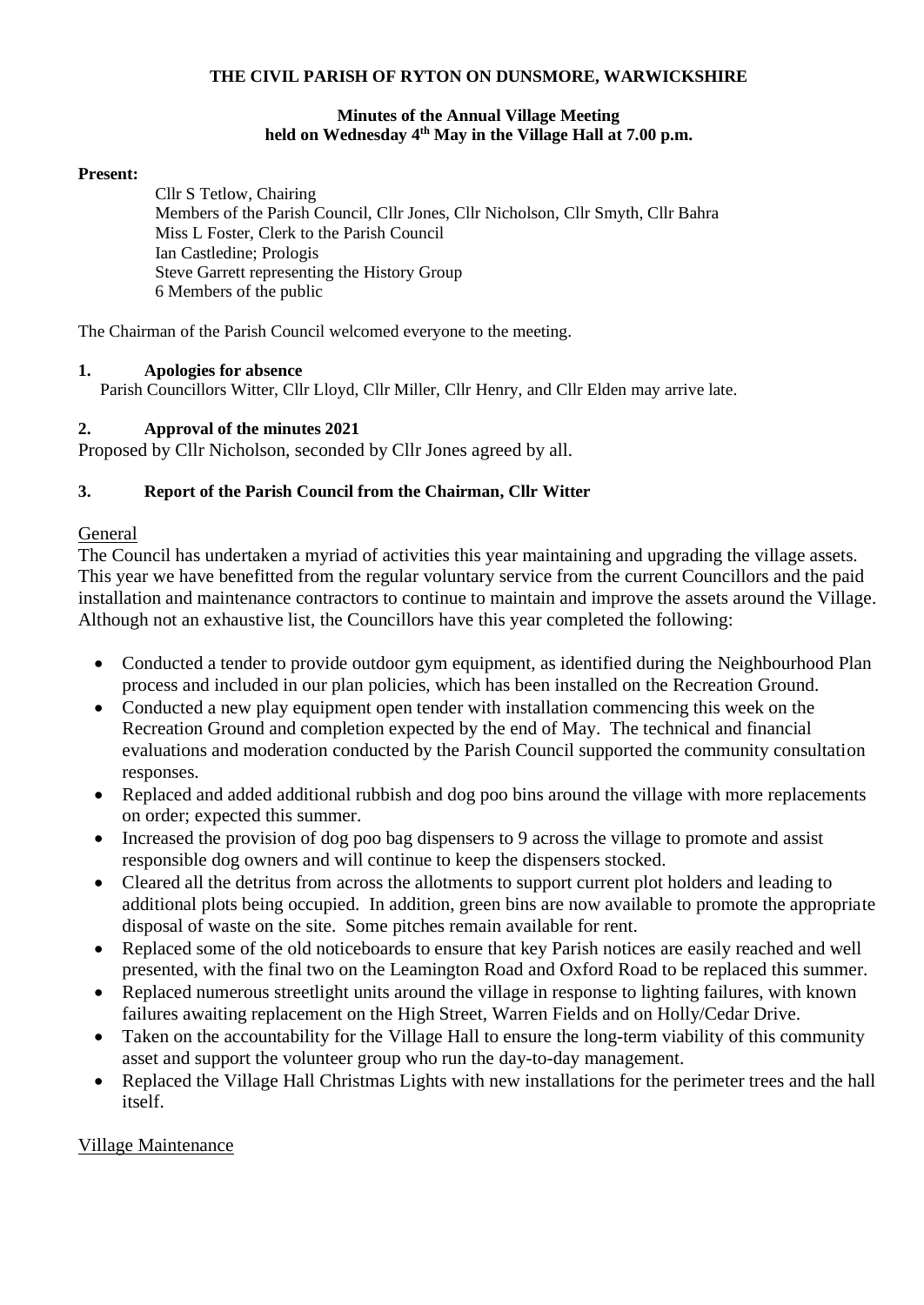During the year we continued to engage the Village Handyman for general maintenance and improvement work around the village. The contract for grass cutting has continued to work well, notwithstanding the damage to the Recreation Ground grass via the birds.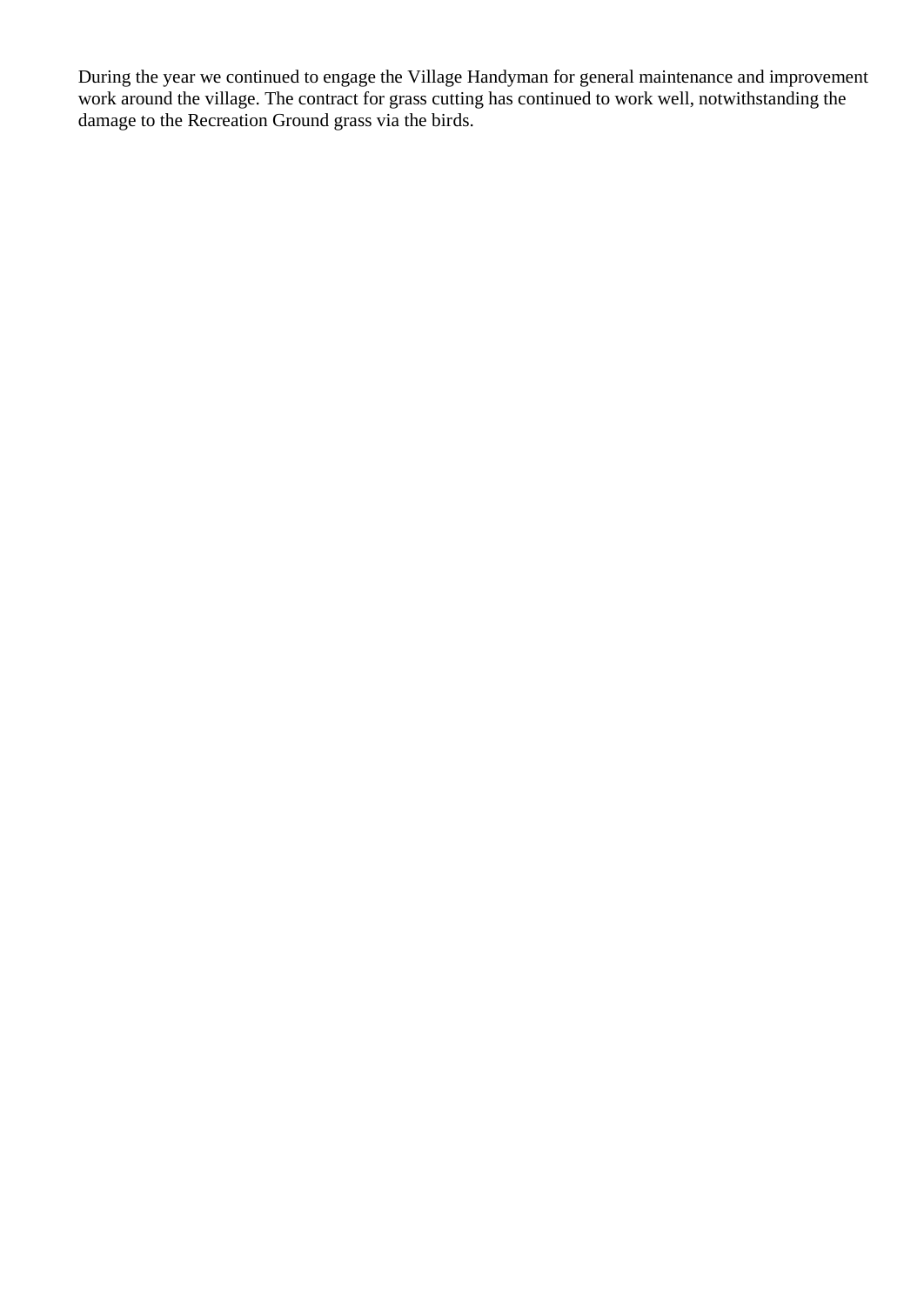# Churchyard Tidy Up

The Parish Council have continued to help the Church volunteer group with the regular upkeep of the Churchyard.

### Prologis Site

Thanks to Ian Castledine for his continued liaison activities. Whilst we have a traffic routing agreement with them, but there are still too many instances of Lorries using the A445 Leamington Road. We report the ones that we know about to the Transport managers within UK Mail/DHL.

We continue to negotiate with ProLogis for the ongoing access and use of the Dell which sits at the Sports Connexion end of the site; and also facilitate with the transfer of ownership for the triangle of land that sits between the school and the site.

### Pavilion

The planned improvements have continued on the pavilion and the next phase is to provide new female toilets, improved kitchen facilities along with disabled access.

### Junior Football Team (Ryton Star)

The Parish Council is pleased to continue to support the junior football teams and wish them every future success. Our thanks to Nick Gray and his team for their commitment and voluntary time given to this important addition to the village.

## Village Hall

Following on from the Parish Council taking responsibility for the Village Hall, the new committee has continued to go from strength to strength this year with the addition of new groups such as the youth club and martial arts which are both very popular. The Parish Council applaud the efforts of Kayleigh, Debbie and Corrine and the rest of the committee who through their personal efforts are continuing to attract members of the Parish to use and enjoy this important facility.

The Parish Council have paid for maintenance and improvement work to the front wall outside the hall and address the internal doors that were unfortunately incorrectly specified prior to the point of installation. During the Festive Period the trees on the High Street and the Village Hall were adorned with new fairy lights that were turned on for the 'Brighten Ryton' event in November.

## Village Burial Ground

Following acquisition of the land for a new burial site in 2012, most of the original planned work has been completed including tree planting, the pedestrian walkway through to the Church and the fencing of the actual area for the plots.

A team from Dunsmore Living Landscape working with the Parish Council planted a double row perimeter hedge at the new burial ground.

The Burial Ground continues to be successfully used as a car park by visitors to Church and prevents Church Road from being congested. There is still the ongoing challenge of forming a trust to manage the Burial Ground in the long term.

## Post Office

The Post Office is now established in the Village Hall on a part-time (two half days a week) basis. Thanks to the Post Mistress from Stretton and her staff for providing the service and enhancing the entrance to building.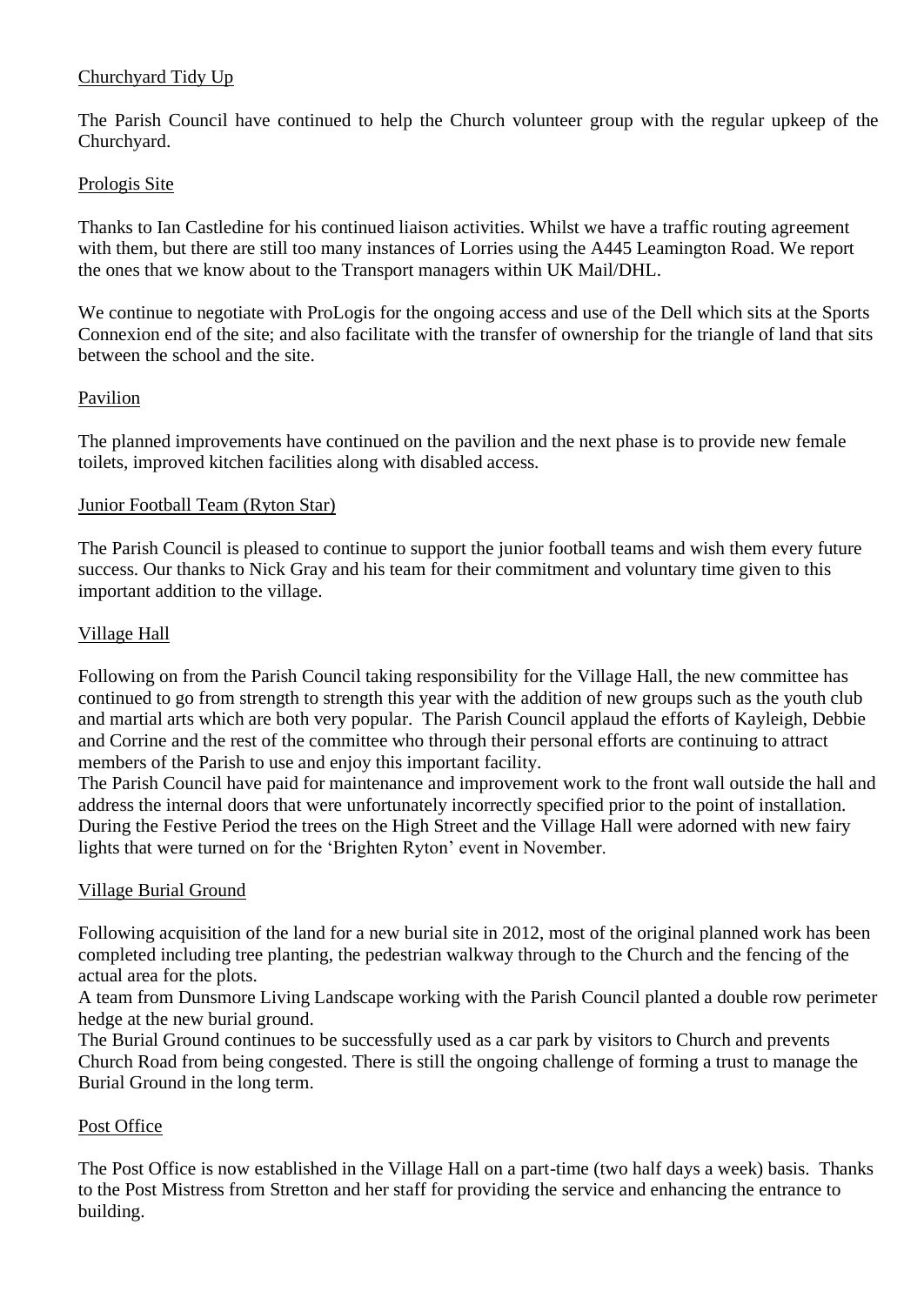# Police Presence

The Parish Council have met regularly with the local rural police PC Rebecca Bailey, who is supported by the PCSOs, and we have provided the Police with access to the village hall for them to have a space to work and be visible and available to parishioners.

### Redland Lane Water Meadow

Following the acquisition of the water meadow in 2010, we have continued the development of the land with treatment of Japanese knotweed and, working with Ryton Conservation Trust, removed a derelict building, unsafe trees and cleared access to enable a new hedgerow to be planted. This hedgerow runs parallel to Redland Lane, and we hope it becomes known as the Jubilee Hedge.

A new interpretation board, similar to the style of the new Steetley Meadows board will soon be installed to show the circular walks available and what may be seen.

Village Community Orchard (adjacent to Leamington Road)

The Orchard and surrounding properties are benefitting from the removal of the large conifers last year, the fruit trees now having more light to flourish. Three new trees were planted this year and the Orchard is now on the village mowing rota. In January a Wassailing event was held to wish a good harvest for this year, the two new benches being put to good use.

Wildflowers

Two new areas of wildflowers were planted in spring 2022 on the lawn outside the village hall and the edge of the rec running parallel to High Street. These wildflowers will take a year to establish themselves, their full effect being appreciated annually from summer 2023. In the interim these areas will only be mown in March and September to allow the new plants to establish. Neighbourhood Plan

Following the Neighbourhood Plan referendum and having received the necessary majority vote with over 86% of residents voting in favour of adopting the plan; a decision was made by the full Rugby Borough Council committee to adopt the document and issue a decision statement to that effect. The plan was adopted in July 2021 and since then our plan and its policies are being considered in all planning applications by Rugby Borough Council alongside the Local Plan and National policies.

## Village CCTV Cameras

Replacement of the existing system and an increase to the number of cameras have been formally tendered and an approved supplier has been identified. New cameras will be installed during this summer providing a much-improved modern capability and service with ongoing support.

## Grants Awarded & Donations

The Parish Council continues to provide grant support to the Village organisations who apply and meet the conditions for grants, including:

- Ryton Star Football Club
- Ryton on Dunsmore History Group
- Ladies Guild
- Evergreens 50 Plus!

Support by way of donations were provided to the Air Ambulance service and the British Legion for the Remembrance Day wreath.

## Councillors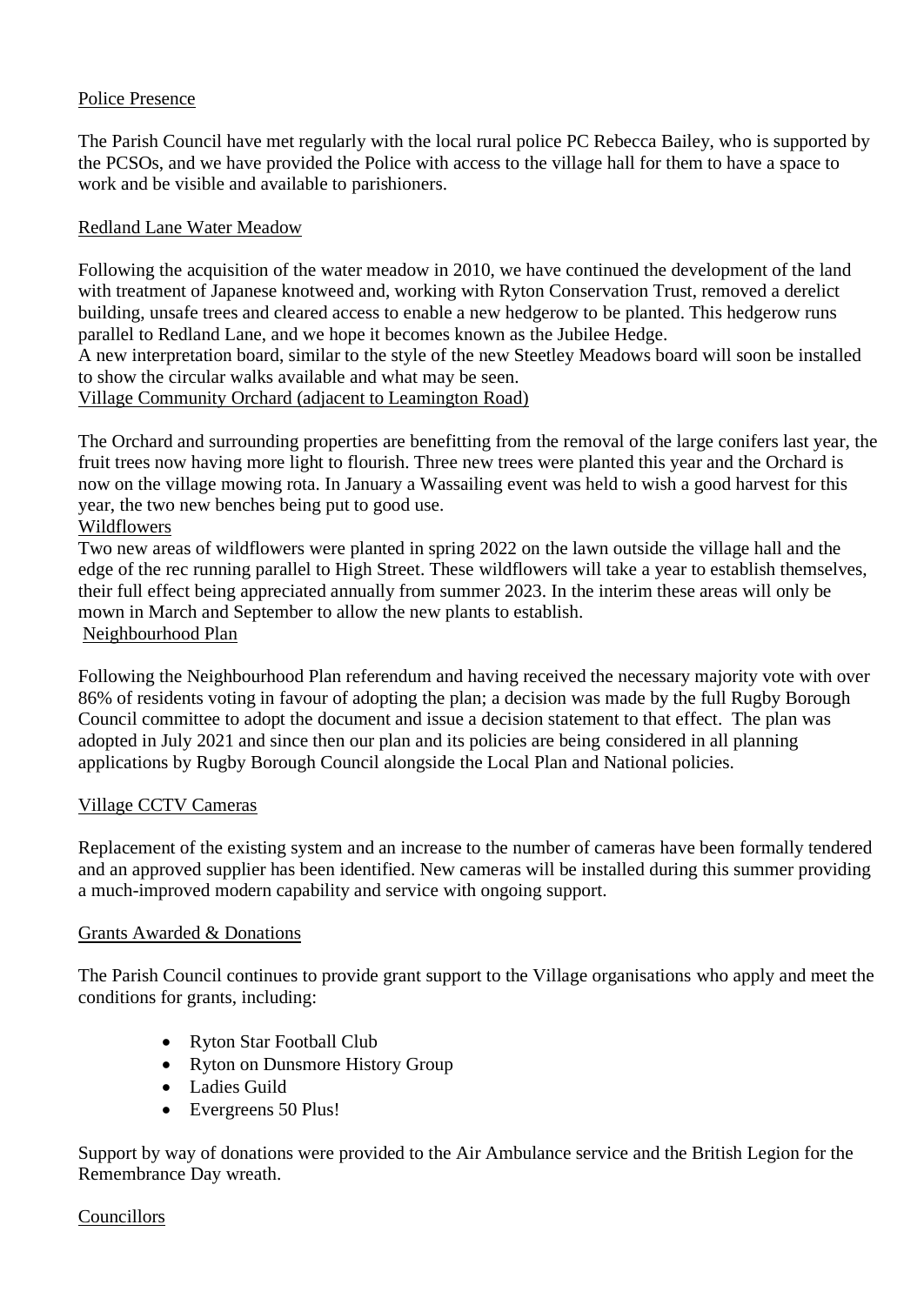A full list of Councillors and contact details can be found on the website and on each of the village noticeboards.

I would like to thank the Village volunteers for their help with litter picking and general maintenance. I would like to thank Lindsay for her dedication and support within the role of Clerk and RFO. I would also like to recognise the continued support within the village from Geoff and Barbara Marsh, June Backholler, David Butler and Barbara Harris.

In closing I would like to thank all Councillors both active and retired for their commitment and contribution over the years including 2021. It is with sincere sadness that we recently learnt of the passing of Jim Boulton who had sat on the Parish Council including serving as the Parish Council Chairman.

**4. County Councillor's Report**

None Present

**5. Borough Councillor's Report** None Present

# **6. Reports from other Village Organisations**

## **History Group**

First of all, I would like to thank the Parish Council for this grant, part of this money has gone to the commemorate the 2WW, we have organised a commemorative party for the over 70s and 60 elderly people have been invited thanks to your backing, we hope to do this every year. Its not often the elderly can get together and reminisce about their years; it brings them so much happiness and also, they do not feel forgotten.

We will be attending the crowing of the May King and Queen, a tradition that goes back well over 200 years in Ryton, I don't know of any other village that keeps this tradition, but we do, it's a fantastic ceremony, which the school do a fantastic job of keeping this unique. We the history group are there to remind them why we do this.

In September this year we will be doing a heritage trail, that everyone can participate in doing, we will be doing a map where you can find 7 plaques dotted around the village, this will also be in the school newsletter, so every child can learn about the history of the village, these plaques will go up on Friday 9<sup>th</sup> till Sunday the 18<sup>th</sup> that is if nobody objects to the trail? I hope the Parish Council will support this and think about permanent plaques situated in and around Ryton, it would make it more interesting and educational benefitting the children of the Parish.

In November we will be extremely busy with the Wroth Silver ceremony, something all the council should do once, not only to learn about this unique ceremony but to also raise awareness and keep this tradition going. Without support, these old ceremonies die, it's been going since 1170. The Duke of Buccleuch still supports this ceremony as it is on his land in the Parish of Ryton. It is also attended every year with the Mayor of Rugby, so if this doesn't tell you how special it is I don't know what will.

Also, we do the Remembrance exhibition at the Village Hall, supporting the Royal British Legion, we have been doing this for over 10 years and now most people in the village come and support us. We are also very proud that the Provost Williams school take the time to create some fantastic artwork another show of the community coming together.

We will be having our monthly meetings, starting this month on the  $27<sup>th</sup>$  at Ryton Village Hall at 7pm if any of you want to come. It is £2.50 on the door it would be nice to see your support.